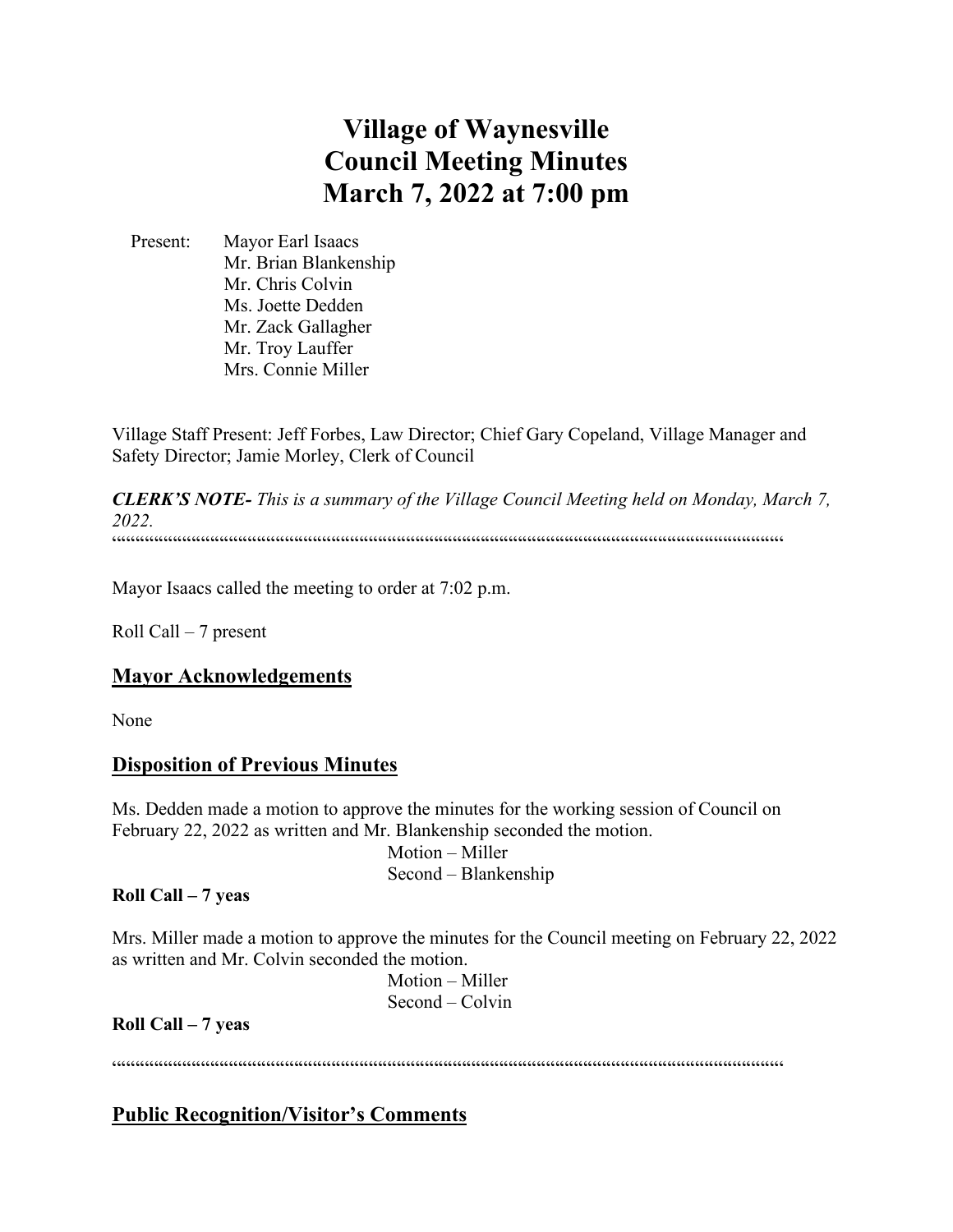Diane Colvin, 4337 N. Waynesville Road, informed Council that Wayne Township will be having a traffic study done sometime soon by ODOT for the intersection of Old 73 and Route 73. New signs have been installed signifying a dangerous intersection.

 $\cdots$ 

# **Old Business**

 Andrew Shipman, David Nation, and Brian Blankenship addressed Council as members of the Friend's Museum Board in reference to the Lockup. The Museum has decided they would like to go forward with accepting the Lockup and has plans to use this as a multifunction room for the community. They asked if the Village could draw up an agreement and deed the property, 260 Chapman, to the Museum.

David Nation, 120 Victoria Place, stated that the Museum is excited to be able to open the Lockup to the community. He indicated that the board has some concern that if the Museum invests a lot of money into the building and for some unforeseeable reason years from now must give the building back to the Village, the Museum will lose their investment. He asked if there could be a time limit of four years that the Museum would own the building free and clear. He also asked if an inspection could be done before, to ensure there are no unknown huge repair costs.

Mr. Colvin asked Mr. Forbes what the next steps would be to donate the building to the Museum. Mr. Forbes responded that he would draw up a purchase agreement between the Museum and the Village for \$1 that spells out the terms as discussed in tonight's meeting. Mr. Forbes also pointed out that Mr. Blankenship will no be able to participate in further discussions or vote on the contract as he has a conflict of interest being both on Council and the Museum Board.

Ms. Morley suggested Council reconsider including 260 Chapman Street in the required Historic District to ensure that any changes to the outside of the building must be approved by the Historic Preservation Board.

 Ms. Dedden asked Mr. Forbes's opinion on Section K of the Rules of Council and if he had any recommended changes.

## Section K.

Any member who was absent or voted with the prevailing side may move a reconsideration of any action of Council, excepting measures which shall be into immediate effect. Such a motion for reconsideration shall be made not later than the next regular meeting after the action to which it relates was taken. No motion to reconsider shall be made more than once on any measure and such motions shall require a majority of all members elected to Council in order to prevail. Any member of Council may second such a motion.

Mr. Forbes stated that this has never been done in the time he has been Law Director. Mr. Forbes said this is typical for Robert's Rules and not uncommon to have in Rules of Council. He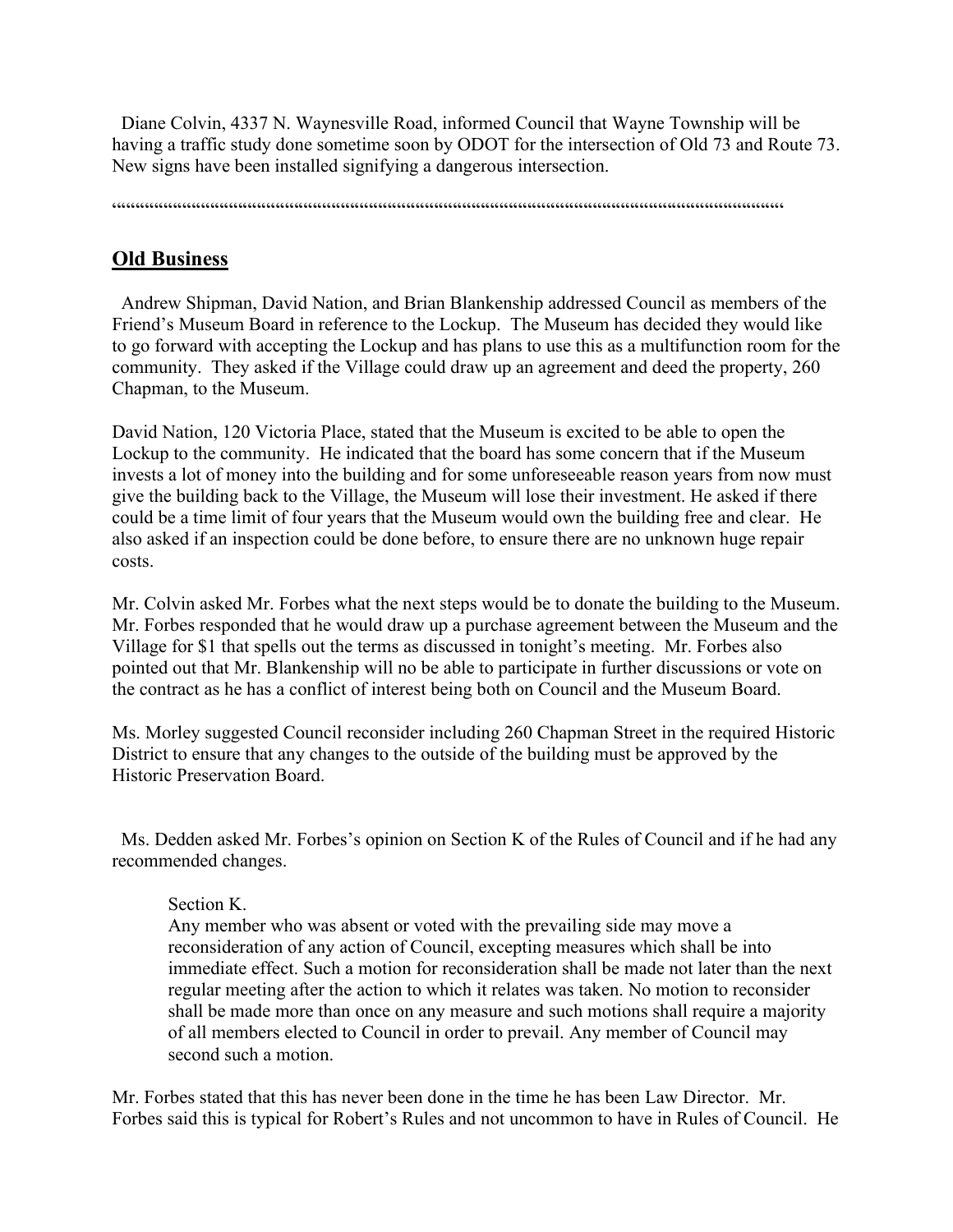said if an ordinance is passed as an emergency this section does not apply. Mr. Forbes explained that it basically means that something was done at the last meeting, but someone thinks it ought to be reconsidered or undone. To make this motion the member must have been absent or a member who was on the prevailing side of the vote. The motion must have four affirmative votes to be discussed and revoted on. Mr. Forbes also noted that there are other ways to reconsider an ordinance such as passing another ordinance to rescind or amend the previous ordinance. After hearing Mr. Forbes's explanation, Council agreed to keep the Rules of Council as is.

 $\label{prop:main} \hspace{15pt} \hspace{15pt} \textbf{if} \hspace{10pt} \begin{array}{l} \hspace{15pt} \textbf{if} \hspace{10pt} \textbf{if} \hspace{10pt} \textbf{if} \hspace{10pt} \textbf{if} \hspace{10pt} \textbf{if} \hspace{10pt} \textbf{if} \hspace{10pt} \textbf{if} \hspace{10pt} \textbf{if} \hspace{10pt} \textbf{if} \hspace{10pt} \textbf{if} \hspace{10pt} \textbf{if} \hspace{10pt} \textbf{if} \hspace{10pt}$ 

# **Reports**

## **Finance**

 The Finance Committee will meet this Thursday, March 24, 2022 at 5:00 p.m. in the small conference room at the Government Center. The public is welcome to join.

# **Public Works Report**

 Public Works met this evening and discussed the lampposts along Main Street weather to refurbish or replace them. The next meeting will be on April 4, 2022 at 6:00 p.m. and the public is encouraged to attend.

## **Special Committee Reports**

None

# **Village Manager Report**

- The Village now has a new copier and large format printer. This will allow staff to scan and print blueprints to help communicate with engineers and create electronic file management for blueprints. The lease is slightly more for two pieces of equipment, but the price of copies has gone down.
- Thank you to Mrs. Miller and Mr. Lauffer for all their work researching new lampposts along Main Street. I will investigate obtaining a quote to refurbish the current lampposts as another option.
- The electronic sign at the Government Center is up and running. There have been many compliments from the public and it serves as another great way to communicate with the public.
- Thank you to Mr. Colvin for contributing the article on behalf of the Village for the Township Newsletter.
- The clock to be dedicated for Waynesville's  $225<sup>th</sup>$  birthday is being repaired and cleaned up by Barry at Hour House. He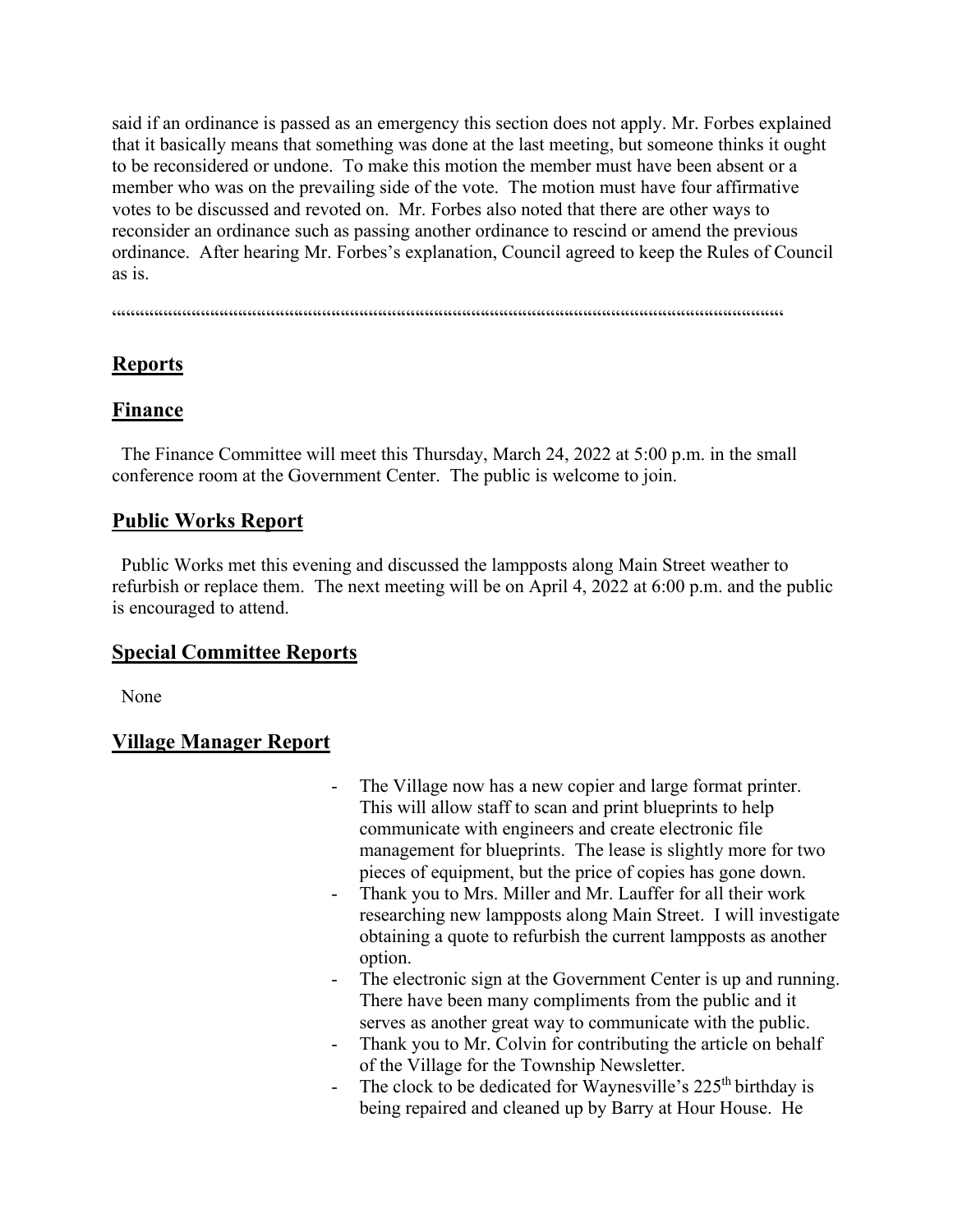suggested that the Village convert the clock from battery operated to electric as battery-operated is not the best option for adverse weather. The Township has agreed to allow the clock to be placed at the gazebo and pour a cement pad for the clock. It will cost about \$500 to have the clock converted to electric and repaired and would like to know Council's opinion for the Village to pay for this.

- Planning Commission met to discuss filling in the plot of land at the corner of Route 73 and 42. This is tabled as of right now pending further investigation.
- Maintenance Crew placed a stop sign at the government center and will paint a stop bar when weather permits.
- Believe donating the Lockup to the Museum is the best choice for the building. Mr. Richter wrote a good story on the Lockup for the Dayton Daily News which was included in the Village Manager's report.
- 100 tons of salt was delivered.

## **Police Report**

- February's dispatch calls for service and Mayor's Court report have been provided.
- Code Enforcers report has also been provided. Sgt. Denlinger has given several properties some leeway because of poor weather.
- Presented photos of SRO Mermann presenting at Career week to kindergarteners.
- Sgt Denlinger just returned from First-Line Supervision training.

 Mrs. Miller asked about the enforcement of code violations at 599 Chapman as the home needs to be repainted and the roof has been tarped for over a year. Chief Copeland responded that there have been offers in the past from service groups to help paint the house, but the homeowner has refused. He also added that the Prosecutor for Mayor's Court is very good at working with the offenders. Chief Copeland stated that the point of code enforcement is not to beat up the residents but to help keep the Village looking nice.

 Ms. Dedden asked Council's opinion on the Village Manager's question about paying for the clock repair. It was the consensus of Council to pay for the repairs and an electrician to run electric to the clock. Ms. Colvin stated she would be willing to donate to the repair of the clock. Mr. Forbes stated that it is fine if someone wants to make a private donation to help defray the cost.

## **Financial Director Report**

None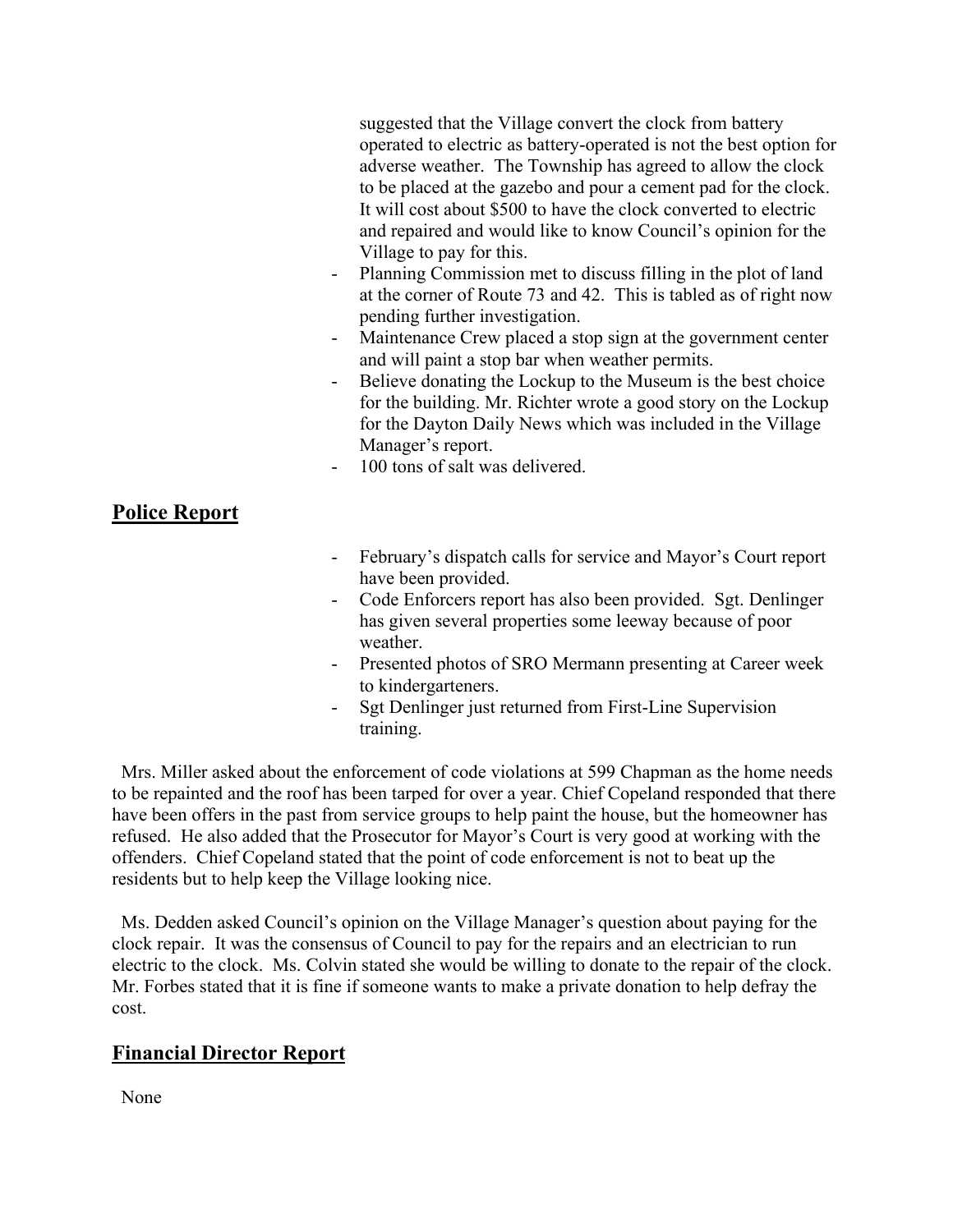# **Law Report**

None

 Mr. Colvin stated he just attended the public records training required by the State Auditors. He asked about something that there were updates brought up during the session about changes in executive session confidentiality not to be assumed and changes in imminent and pending litigations criteria for executive sessions. Mr. Forbes stated that he is not aware of changes but will research. He also said that there has been discussion about municipalities liberally using the imminent and pending litigation to go into executive session. Mr. Forbes also added that there is nothing in the Sunshine Law stating that discussions in executive session is confidential but there are other provisions in other laws such as the Ethics Law and Waynesville's Rules of Council that state this.

 Mr. Colvin also asked if Council has any oversight in the records retention plan. Mr. Forbes stated that it is the job of the Records Committee to oversee this. The Committee is made up of the Law Director, Finance Director, Village Manager, and resident of the Village. Mr. Forbes stated that what is often referred to as the Sunshine Law has two different statutes. One is the Public Record Law and one is the Open Meeting Act.

## **New Business**

## **Legislation**

## **First Reading of Ordinances and Resolutions**

#### **Ordinance No. 2022-007**

An Ordinance Authorizing the Finance Director to Transfer Investment Funds (2 Year Cd) and Declaring an Emergency (CD Rollover)

Ms. Dedden made a motion to waive the two-reading rule for Ordinance 2022-007 and Mrs. Miller seconded the motion.

| Motion – Dedden |
|-----------------|
| Second – Miller |

#### **Roll Call – 7 yeas**

Mr. Colvin explained the reason for the emergency because the previous CD matured and it is in the best interest of the Village to put the money back in investments to start earning interest.

Mr. Gallagher made a motion to adopt Ordinance 2022-007 as an emergency and Mr. Lauffer seconded the motion.

> Motion – Gallagher Second – Lauffer

**Roll Call – 7 yeas** 

**Resolution No. 2022-008**